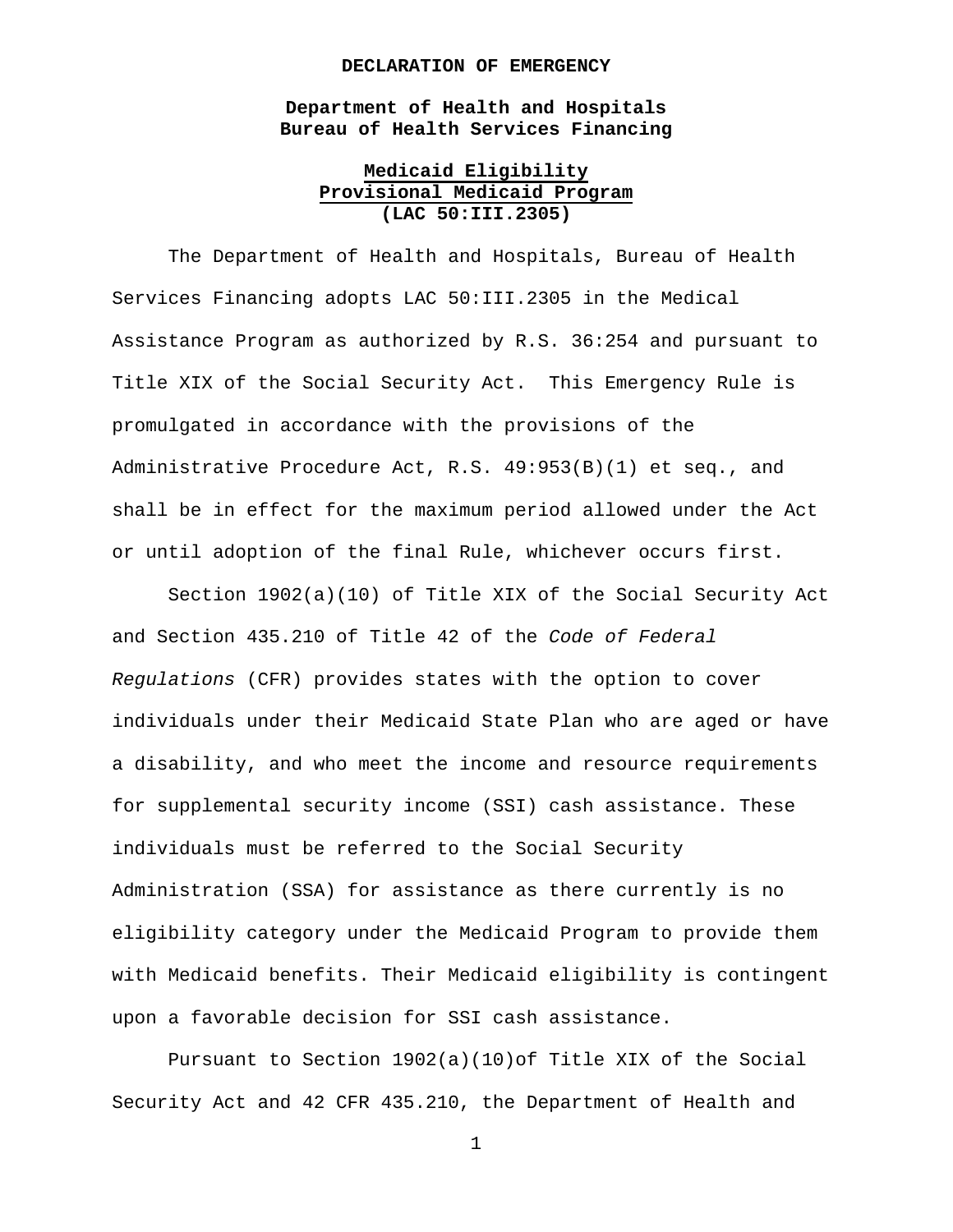Hospitals, Bureau of Health Services Financing promulgated an Emergency Rule which adopted provisions to include this optional coverage group under the Medicaid State Plan by implementing the Provisional Medicaid Program (*Louisiana Register*, Volume 40, Number 2). This Medicaid program provides interim Medicaid-only benefits to eligible individuals. until such time that a decision has been rendered on their SSI cash assistance application pending with the Social Security Administration. This Emergency Rule is being promulgated to continue the provisions of the February 9, 2014 Emergency Rule.

The department has now determined that it is necessary to amend the provisions of the February 9, 2014 Emergency Rule in order to clarify these provisions. This action is being taken to avoid imminent peril to the health and safety of certain individuals who would have to wait for a Social Security Administration decision to receive Medicaid benefits in order to obtain necessary medical care.

Effective February March 720, 2015, the Department of Health and Hospitals, Bureau of Health Services Financing hereby adopts amends the provisions of the February 9, 2014 Emergency Rule to implementgoverning the Provisional Medicaid Program.

# **Title 50 PUBLIC HEALTH—MEDICAL ASSISTANCE Part III. Eligibility**

**Subpart 3. Eligibility Groups and Factors**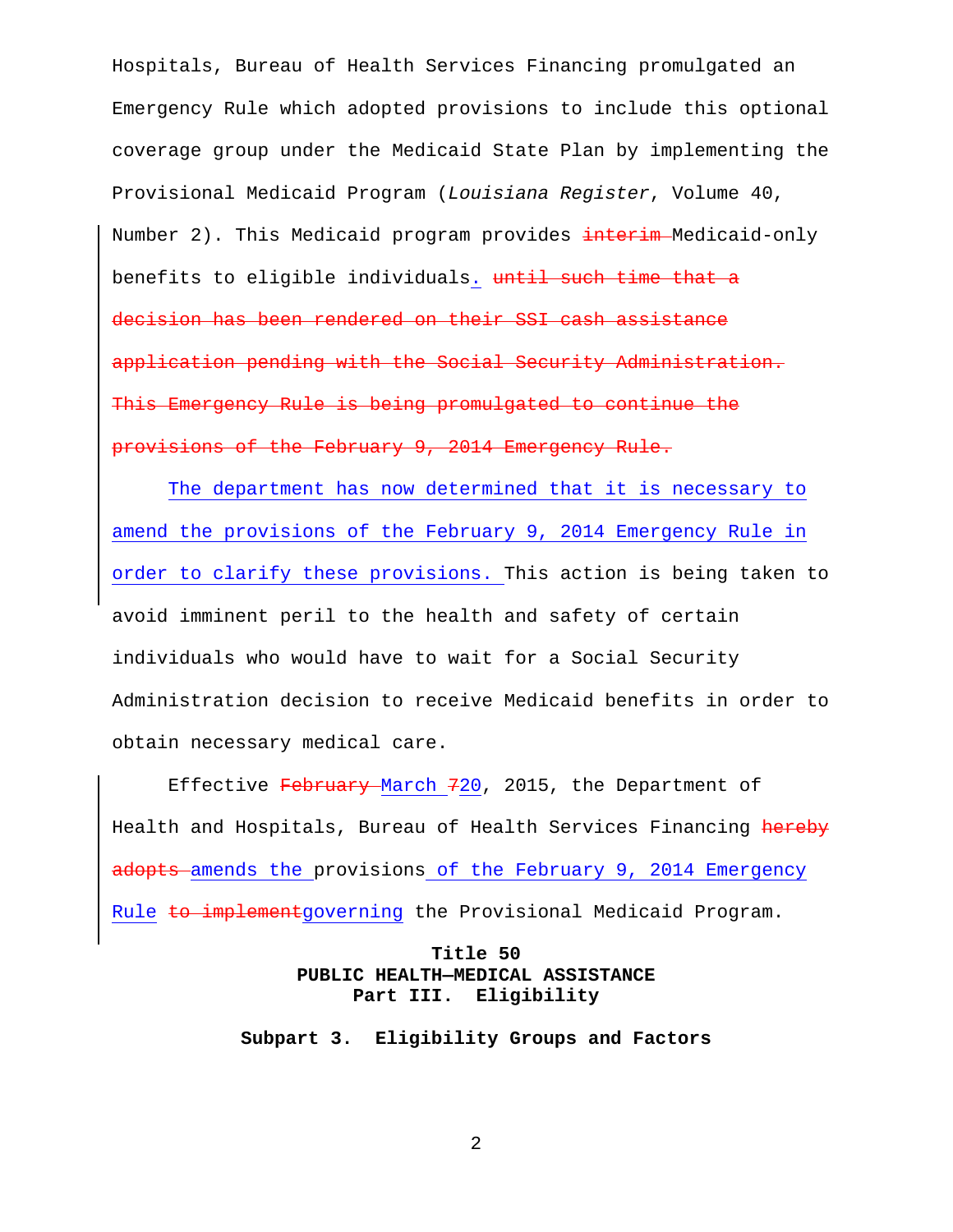### **Chapter 23. Eligibility Groups and Medicaid Programs**

### **§2305. Provisional Medicaid Program**

A. The Provisional Medicaid Program provides interim Medicaid-only coverage to individuals who:

1. are aged or have a disability;

2. meet income and resource requirements for supplemental security income (SSI) cash assistance. + and

3. have applied for benefits through the Social Security Administration (SSA) and are awaiting a decision on the pending application.

a. Applicants shall have 90 days from the date of Medicaid application to provide proof to the department of a pending application with SSA. If proof of a pending application with SSA is not received timely, after notification by the department has been issued, interim Medicaid benefits shall be terminated.

b. Individuals who would be ineligible for SSI cash assistance due to factors other than excess income and resources or meeting the disability criteria of the program are exempt from the requirement to have a pending application for benefits with the Social Security Administration (SSA).

B. The Provisional Medicaid Program provides coverage to individuals with income equal to or less than the federal benefit rate (FBR), and resources that are equal to or less than the resource limits of the SSI cash assistance program.